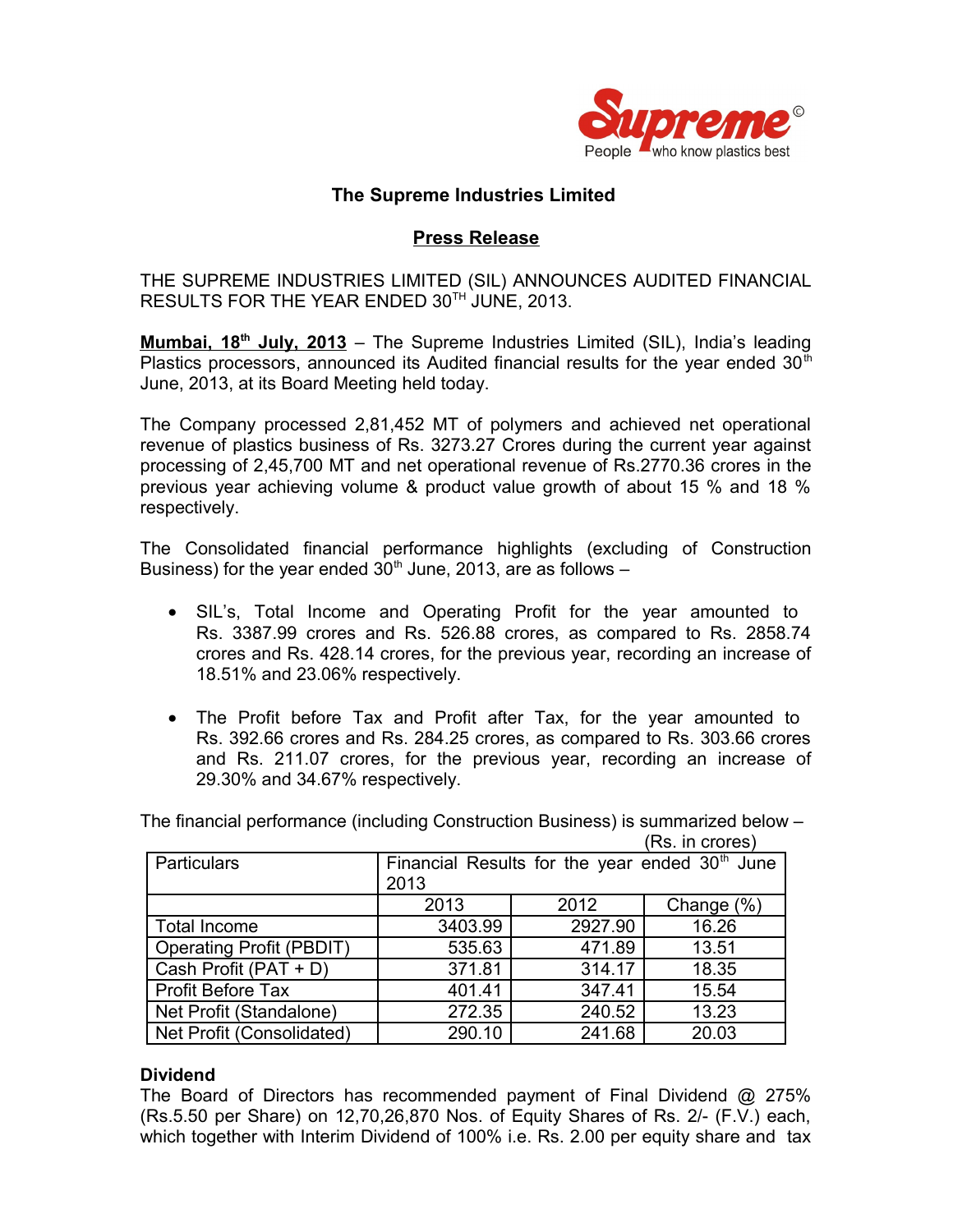on distribution of Dividend will absorb a sum of Rs. 111.26 Crores as against Rs. 88.58 Crores in previous year.

# **Mr. M. P. Taparia, Managing Director, The Supreme Industries Limited, said:**

- 1. The processing growth in the Product segments of the Company have been as under :-
	- (i) Plastic piping system business grew by 19% in volume and 28% in value terms.
	- (ii) Packaging Product Segment grew by 11% in volume and 8% in value terms.
	- (iii) Industrial Products segment grew by 4% in volume and 8% in value terms.
	- (iv) Consumer Product segment grew by 3% in value and 3% in volume terms.
- 2. The overall Sales in the Value added products has gone up to 31.71% of the Total Sales as against 30.55% in the last year.
- 3. The Company has incurred capex of about Rs.375 Crores during the year under review as planned and most of the Capex incurred is now on ground which would give benefits during the current year. Further Company envisages Capex of about Rs. 250 Crores during the current year.mainly on the followings:
	- (i) To put up a Plastic Piping System plant at Kharagpur in West Bengal.
	- (ii) To put up Protective Packaging System unit at Kharagpur Complex.
	- (iii) To replace some capacity of Moulding Machines with energy efficient machines including additional new products in furniture business.
	- (iv) To increase Pipe production capacity at Gadegaon and introducing several new varieties of fittings at Jalgaon & Malanpur.
	- (v) To make Investment in Automation in several of its existing units.
	- (vi) To buy office premises at Delhi, Ernakulam, Hyderabad, Kolkata , Chennai and Indore to consolidate the office activities at one location in these cities.
- 4. The Company plans to increase its Exports business in the next 4-5 years to 7% - 8% of the total Turnover as compared to the present Exports of 2.5% - 3% of the total Turnover.
- 5. The Company envisages overall growth of about 14% in volume and about 19% in value during financial year 2013-14.

## **About The Supreme Industries Limited**

Supreme Industries Limited is India's leading processors of plastics, offering a wide and comprehensive range of plastic products in India. The company operates in various segments viz. Plastics Piping Systems, Protective Packaging Products, Industrial Components, Material Handling Systems, Cross Laminated Polyethylene